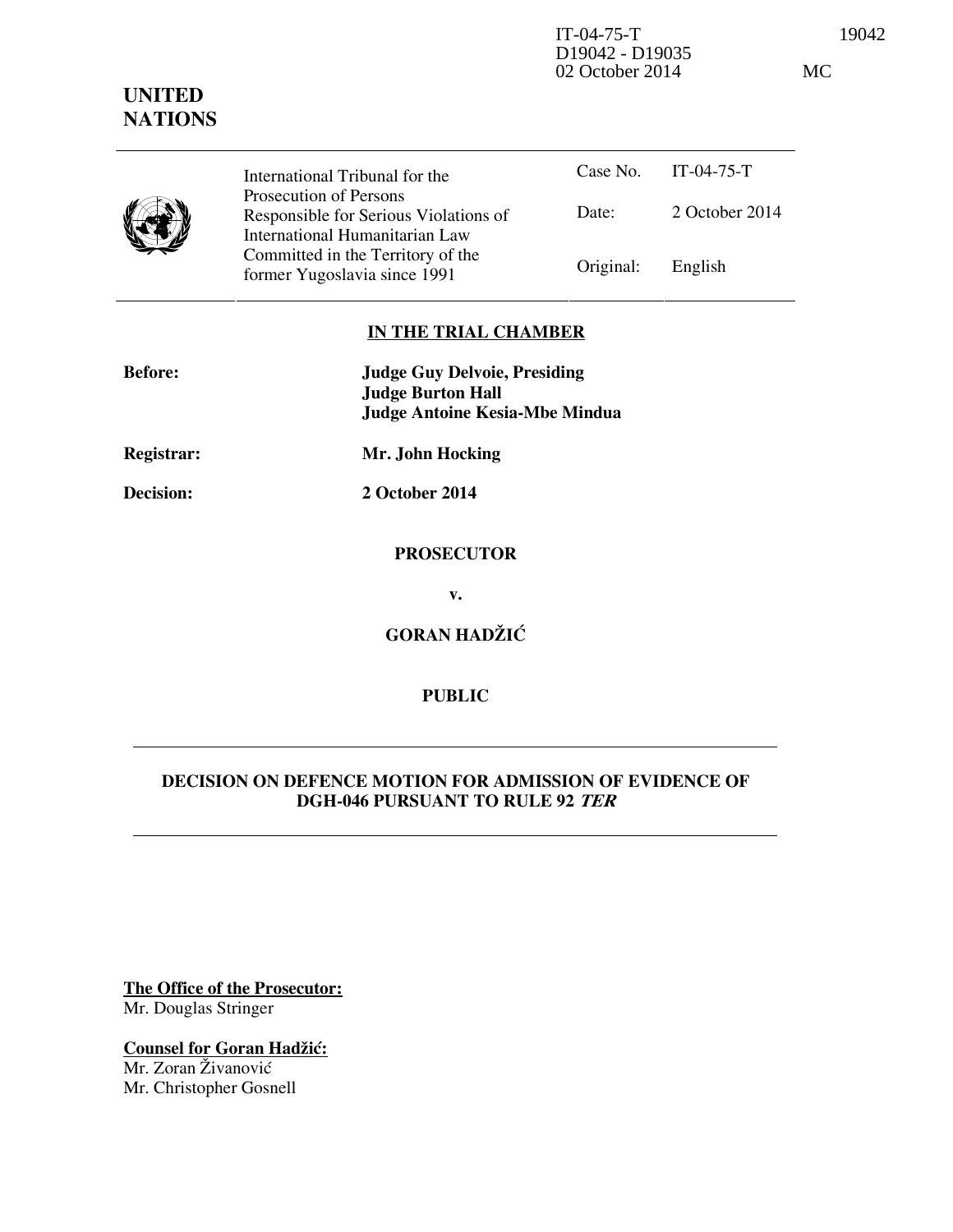1. **THIS TRIAL CHAMBER** of the International Tribunal for the Prosecution of Persons Responsible for Serious Violations of International Humanitarian Law Committed in the Territory of the former Yugoslavia since 1991 ("Tribunal") is hereby seised of the "Defence Motion for Admission of Evidence of Nebojša Pavković (DGH-046) Pursuant to Rule 92 *ter*", filed publicly with two confidential annexes on 22 July 2014 ("Motion"). The "Prosecution Response to Motion for Admission of Evidence of DGH-046" was filed confidentially on 6 August 2014 ("Response"). On 13 August 2014, the Defence filed a "Request for Leave to Reply and Reply to Prosecution Response to Motion for Admission of Evidence of DGH-046 Pursuant to Rule 92 *ter*" ("Reply").

#### **A. Submissions**

2. In the Motion, the Defence requests the admission of the written statement of DGH-046 and its associated exhibits pursuant to Rule 92 *ter* of the Rules of Procedure and Evidence ("Rules") subject to the witness's in court affirmation.<sup>1</sup> The Defence submits that DGH-046's written statement is probative and that its admission under Rule 92 *ter* of the Rules will promote "the expeditious conduct of proceedings".<sup>2</sup> The Defence submits that the statement contains information directly relevant to (a) the forces present in Vukovar in 1991 and their command structure, including the Guards motorised Brigade ("GmB"), the TO and volunteer units; (b) the presence and role of Radovan Stojičić; (c) the visit of a humanitarian convoy to Vukovar headed by Bernard Kouchner in mid-October 1991; (d) events surrounding the fall of Vukovar, including the surrender of Croat forces, the evacuation of military forces, civilians and the wounded; (e) the scope of the command and control of the JNA over the TO forces; (f) the JNA's concern with sabotage and infiltration by Croat forces; (g) the presence of officers from the Federal Secretariat of National Defence ("SSNO") on the evening of 20 November 1991 in Negoslavci; (h) the information subsequently obtained by the witness on the fate of the wounded evacuated from the Vukovar Hospital; and (i) the witness's lack of knowledge of any activities of the government of the SAO SBWS during the time period relevant to the Indictment.<sup>3</sup>

3. The Prosecution objects to the admission of DGH-046's evidence, arguing that the tendered statement addresses important issues which should be led *viva voce*.<sup>4</sup> Such issues, according to the Prosecution, include, *inter alia*, the command and control over the SBWS TO in the Vukovar area and the removal and fate of prisoners taken from the Vukovar Hospital.<sup>5</sup> The Prosecution contends that these issues should be led *viva voce* "particularly given that DGH-046 has been convicted by

<sup>1</sup> Motion, paras 1, 8, Annex B (confidential).

<sup>&</sup>lt;sup>2</sup> Motion, paras 6-7.

<sup>&</sup>lt;sup>3</sup> Motion, para. 5.

<sup>4</sup> Response, paras 2-3.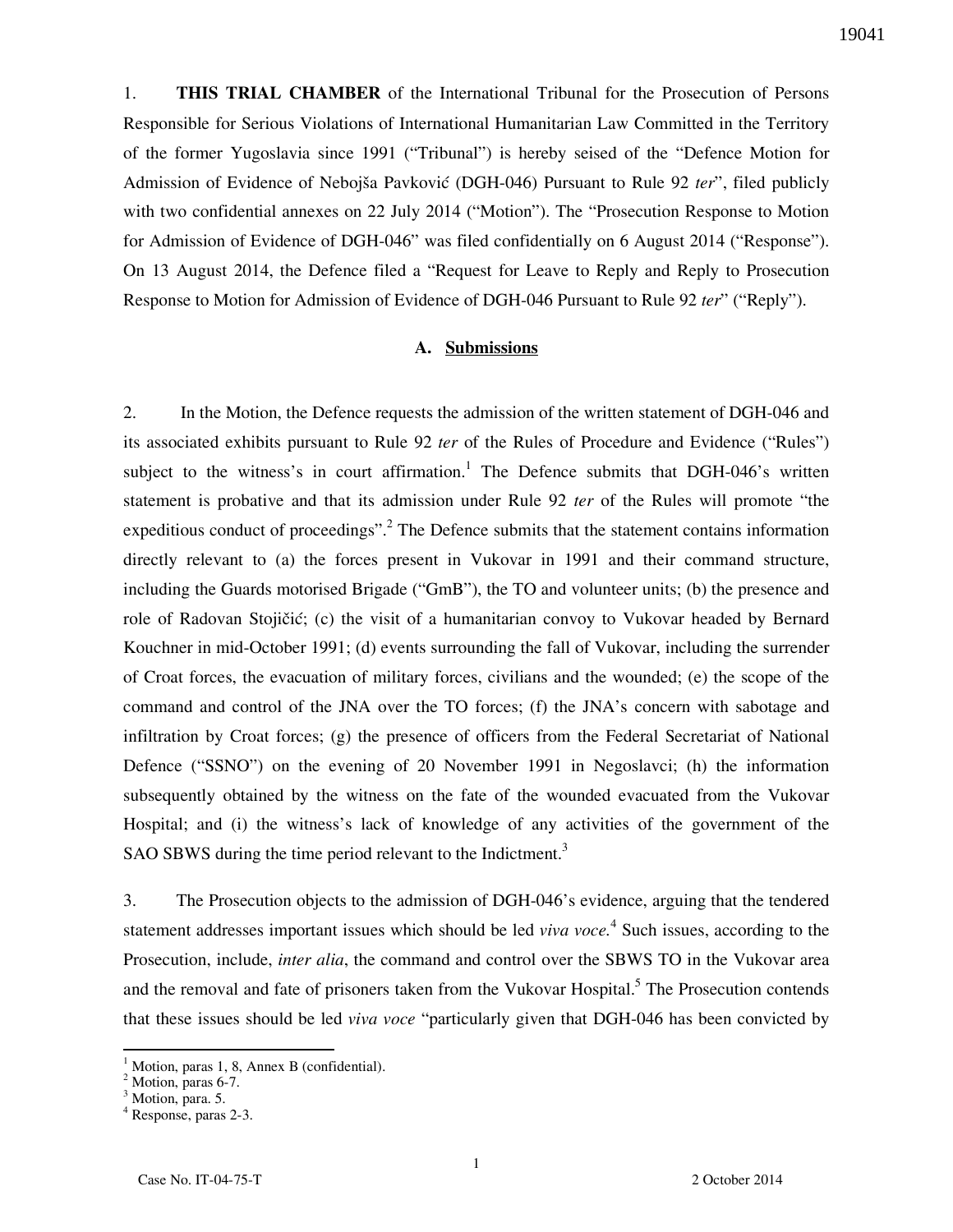this Tribunal and sentenced to 22 years' imprisonment and this will be the first time he gives evidence before the Tribunal". <sup>6</sup> The Prosecution also argues that the Defence fails to show that the admission of DGH-046's statement pursuant to Rule 92 *ter* of the Rules will result in any saving of in-court time, and that the content of the statement can be adduced within the five hours allotted for the witness's testimony without its admission.<sup>7</sup> Further, the Prosecution asserts that DGH-046's statement contains two propositions that were not put to Prosecution witness Aleksander Vasiljević while he was testifying in these proceedings, in violation of Rule  $90(H)(ii)$  of the Rules.<sup>8</sup> In the alternative, if the Motion is granted, the Prosecution requests that, "given the egregious nature of the Rule  $90(H)(ii)$  violation", these portions of the witness's statement be expunged from the admitted evidence.<sup>9</sup> Finally, the Prosecution notes that the Trial Chamber has ordered the Defence to provide a revised summary of the *viva voce* portion of the evidence of DGH-046 by 8 August  $2014^{10}$ 

4. In the Reply, the Defence submits that the admission of the tendered statement "will undoubtedly save court time" in light of the nature of the issues addressed in the statement and its length.<sup>11</sup> The Defence further asserts that the Prosecution would not be prejudiced considering that "[t]he events and persons that [DGH-046]'s statement discusses have already been adduced by the Prosecution, to a large extent, through Rule 92 *ter* itself<sup>", 12</sup> With respect to the Prosecution submission that the Defence violated Rule 90(H)(ii) of the Rules, the Defence argues that Vasiliević's cross-examination "clearly elicited the contradictory position of the witness", and that DGH-046's evidence only came into the Defence's possession nine months after the conclusion of Vasiljević's testimony.<sup>13</sup> The Defence adds that even if it is found that there was a violation of Rule 90(H)(ii), the circumstances do not warrant the "draconian remedy of excluding otherwise relevant, probative and exculpatory evidence."<sup>14</sup>

#### **B. Applicable Law**

#### 1. Rule 92 *ter*

5. Rule 92 *ter* of the Rules provides:

 $\overline{a}$ 

8 Response, para. 3. 9 Response, fn. 7.

<sup>5</sup> Response, para. 3.

<sup>6</sup> Response, para. 3.

<sup>7</sup> Response, paras 2, 4.

 $10$  Response, fn. 11.

 $11$  Reply, para. 2.

 $12$  Reply, para. 3.

<sup>&</sup>lt;sup>13</sup> Reply, para. 4.

<sup>&</sup>lt;sup>14</sup> Reply, para. 4.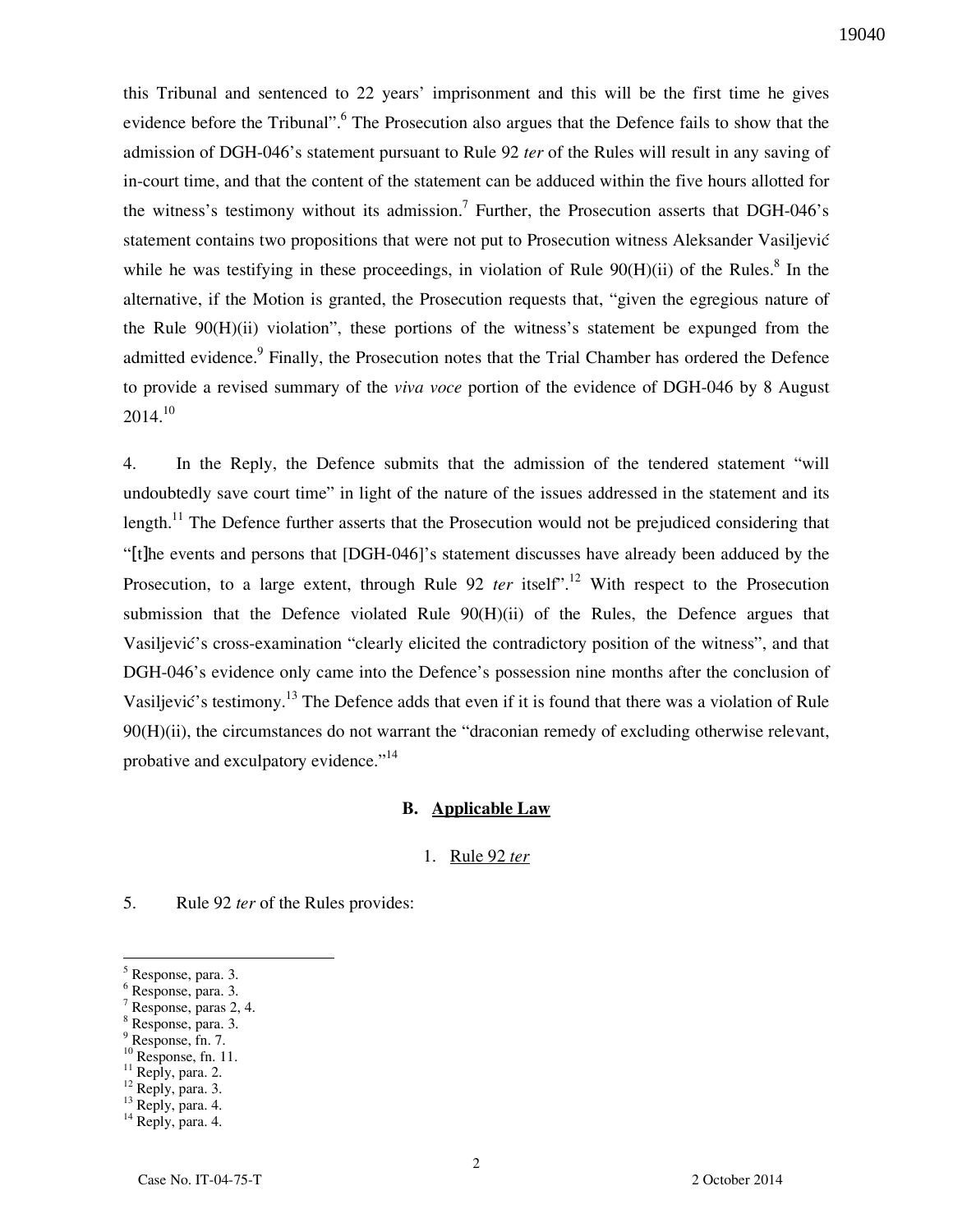(A) A Trial Chamber may admit, in whole or in part, the evidence of a witness in the form of a written statement or transcript of evidence given by a witness in proceedings before the Tribunal, under the following conditions:

(i) the witness is present in court;

(ii) the witness is available for cross-examination and any questioning by the Judges; and

(iii) the witness attests that the written statement or transcript accurately reflects that witness' declaration and what the witness would say if examined.

(B) Evidence admitted under paragraph (A) may include evidence that goes to proof of the acts and conduct of the accused as charged in the indictment.

6. The main objective of Rule 92 *ter* of the Rules is to ensure an effective and expeditious trial in accordance with the rights of the accused.<sup>15</sup> The jurisprudence of the Tribunal has also applied the Rule as permitting, by necessary inference, the admission of exhibits where they accompany written statements or transcripts and form an "inseparable and indispensable" part of the written evidence.<sup>16</sup> In order to satisfy this requirement, the document must be one without which the witness's testimony would become incomprehensible or of lesser probative value.<sup>17</sup> Moreover, the evidence sought to be admitted, whether a written statement or a transcript of oral testimony, must fulfil the general requirements of admissibility of Rule 89(C) of the Rules—the proposed evidence must be relevant and have probative value.<sup>18</sup>

#### 2. Rule 90(H)(ii)

7. Rule 90(H)(ii) of the Rules provides:

In the cross-examination of a witness who is able to give evidence relevant to the case for the cross-examining party, counsel shall put to that witness the nature of the case of the party for whom that counsel appears which is in contradiction of the evidence given by the witness.

8. Rule 90(H)(ii) of the Rules facilitates the fair and efficient presentation of evidence. It affords the witness being cross-examined "the possibility of explaining himself on those aspects of his testimony contradicted by the opposing party's evidence, so saving the witness from having to reappear needlessly in order to do so and enabling the Trial Chamber to evaluate the credibility of

<sup>&</sup>lt;sup>15</sup> Prosecutor v. Prlić et al., Case No. IT-04-74-T, Decision on the Application of Rule 92 *ter* of the Rules, 3 July 2007, p. 2; *Prosecutor v. Popovi} et al.*, Case No. IT-05-88-T, Decision on Motion to Convert *Viva Voce* Witnesses to Rule 92 *ter* Witnesses, 31 May 2007, p. 2.

<sup>&</sup>lt;sup>16</sup> Prosecutor v. Đorđević, Case No. IT-05-87/1-T, Decision on Vlastimir Đorđević's Motions for Admission of Evidence Pursuant to ICTY Rule 92ter, 22 January 2010 ("*Đorđević* Decision"), para. 7; Prosecutor v. Lukić and Lukić, Case No. IT-98-32/1-T, Decision on Confidential Prosecution Motion for the Admission of Prior Testimony with Associated Exhibits and Written Statements of Witnesses Pursuant to Rule 92 ter, 9 July 2008 ("Lukić and Lukić Decision"), para. 15; Prosecutor v. Stanišić and Simatović, Case No. IT-03-69-T, Decision on Prosecution's Motion for the Admission of Written Evidence of Witness Slobodan Lazarević Pursuant to Rule 92 *ter* with Confidential Annex, 16 May 2008 ("Stanišić and Simatović Decision"), para. 19.

<sup>&</sup>lt;sup>9</sup> *Dorđević* Decision, para. 7; *Lukić and Lukić* Decision, para. 15; *Stanišić and Simatović* Decision, para. 19.

<sup>&</sup>lt;sup>18</sup> *Dorđević* Decision, para. 5; *Lukić and Lukić* Decision, paras 15-16.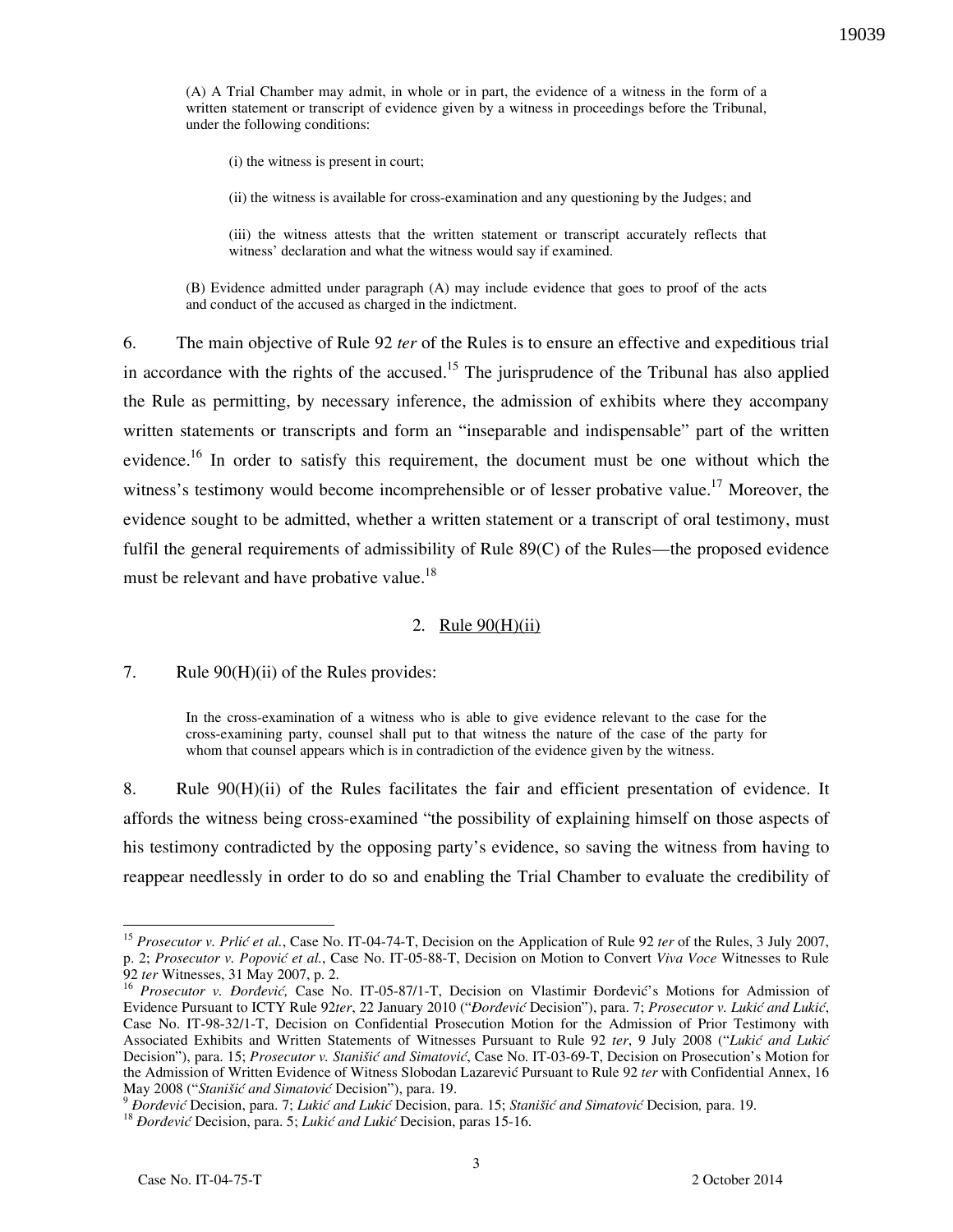his testimony more accurately".<sup>19</sup> Further, when a cross-examining party complies with Rule 90(H)(ii) of the Rules it puts the opposing party on notice that the witness's evidence is contested.<sup>20</sup>

9. In order to fulfil the requirement of Rule 90(H)(ii) of the Rules, it is sufficient that the crossexamining party put the nature of its case to the witness.<sup>21</sup> In this regard, Rule  $90(H)(ii)$  of the Rules allows for some flexibility depending on the circumstances of the trial by requiring the crossexamining party to put to the witness the general substance of the contradictory evidence and not every detail that it does not accept.<sup>22</sup> In circumstances where it is obvious that the witness's version of events is being challenged, there is no need for the cross-examining party to put its case to the witness. $^{23}$ 

10. Non-compliance with Rule 90(H)(ii) of the Rules does not *per se* create a bar to the admission of evidence.<sup>24</sup> Where evidence is presented to contradict a Prosecution witness, the nature of which was not put to that witness, it is within the Trial Chamber's discretion to consider appropriate remedies, if any.<sup>25</sup> A Chamber must evaluate the circumstances and decide on a caseby-case basis what weight, if any, should be attached to such evidence, taking into account the fact that the Prosecution witness was not given the opportunity to comment on the contradictory evidence.<sup>26</sup> Parties may make any argument as to the weight the Trial Chamber should ascribe to the evidence in their final trial briefs and closing arguments.<sup>27</sup> If the circumstances are sufficiently

<sup>19</sup> *Prosecutor v. Krajišnik*, Case No. IT-00-39-A, Judgement, 17 March 2009 ("*Krajišnik*, Appeal Judgement"), para. 367; *Karera v. The Prosecutor*, Case No. ICTR-01-74-A, Judgement, 2 February 2009, ("*Karera* Appeal Judgement") para. 24; *Prosecutor v. Brðanin and Tali}*, Case No. IT-99-36-AR73.7, Decision on the Interlocutory Appeal Against a Decision of the Trial Chamber, as of Right, 13 June 2002, pp. 3-4.

<sup>&</sup>lt;sup>20</sup> *Karera* Appeal Judgement, fn. 55, *citing with approval Prosecutor v Brdanin and Talić*, Case No. IT-99-36-T, Decision on "Motion to Declare Rule 90(H)(ii) Void to the Extent it is in Violation of Article 21 of the Statute of the International Tribunal" by the Accused Radoslav Brðanin and on "Rule 90(H)(ii) Submissions" by the Accused Momir Talić, 22 March 2002 ("*Brđanin and Talić* Decision"), paras 13-14.

<sup>&</sup>lt;sup>21</sup> *Krajišnik*, Appeal Judgement, para. 368. *See also Prosecutor v. Stanišić and Simatović*, Case No. IT-03-69-T, Decision on Submissions by Stanišić Defence Regarding Prosecution's Rule 90 (H)(ii) Obligations During Cross-Examination of Defence Witness Borislav Perlević, 12 June 2012 ("*Stanišić and Simatović* Decision of 12 June 2012"), para. 11.

<sup>22</sup> *Krajišnik*, Appeal Judgement, para. 368; *Karera* Appeals Judgement, para. 26. *See also Prosecutor v. Stani{i} and Župljanin*, Case No. IT-08-91-T, Decision on Prosecution's Motion Seeking Clarification in Relation to The Application of Rule 90(H)(ii), 12 May 2010 ("*Stanišić and Župljanin* Decision"), para. 17; *Brđanin and Talić* Decision, para. 14.

<sup>&</sup>lt;sup>23</sup> *Krajišnik*, Appeal Judgement, para. 368; *Karera* Appeals Judgement, para. 26; *Prosecutor v. Stanišić and Simatović*, Case No. IT-03-69-T, Guidance on Rule 90(H)(ii) And Decision on Stanišić Defence Submissions on Rule 90(H)(ii), 19 October 2011 ("Stanišić and Simatović Decision of 19 October 2011"), para. 20; *Brdanin and Talić Decision*, para. 14.

<sup>&</sup>lt;sup>24</sup> See Prosecutor v. Milutinović et al., Case No. IT-05-87-T, Decision on Lukić Defence Motions for Admission of Documents from Bar Table, 11 June 2008 ("Milutinović et al. Decision"), para. 77; See also Prosecutor v. Milutinović et al., Case No. IT-05-87-T, Judgement, 26 February 2009 ("Milutinović et al. Trial Judgement"), paras 51-52; Popović *et al.*, Case No. IT-05-88-T, Order Setting Forth Guidelines for the Procedure under Rule 90(H)(ii), 6 March 2007 ("Popović et al. Decision of 6 March 2007"), para. 3.

<sup>&</sup>lt;sup>25</sup> Milutinović et al. Decision, para. 77; *Stanišić and Župljanin* Decision, para. 21; *See also Brđanin and Talić* Decision, para. 20.

Stanišić and Župljanin Decision, para. 21; Prosecutor v. Milutinović et al., Case No. IT-05-87-T, Judgement, 26 February 2009, paras 51-52; Milutinović et al Decision, para. 77.

<sup>&</sup>lt;sup>27</sup> Milutinović et al. Decision, para. 77.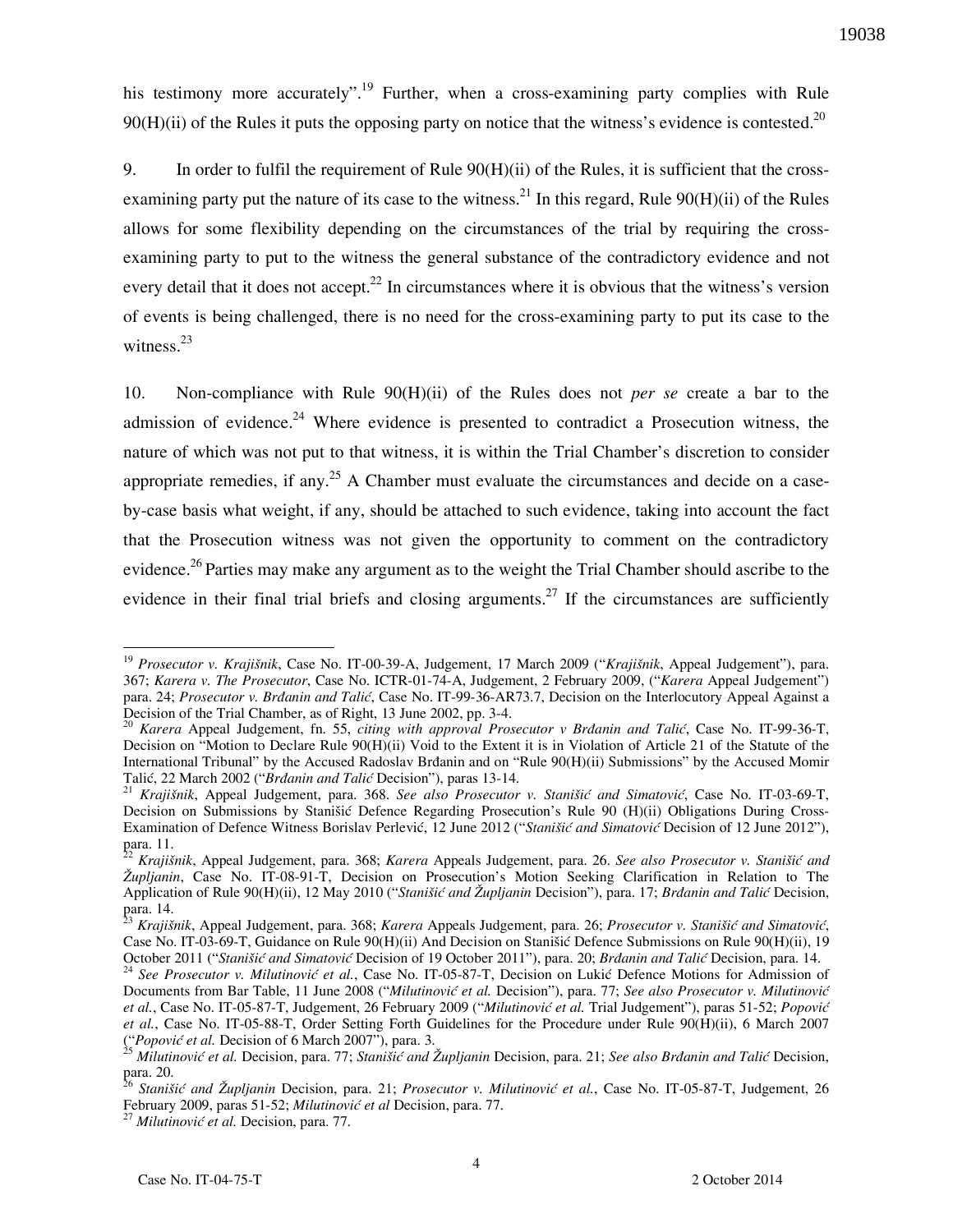egregious, the Trial Chamber may preclude the Defence from adducing such contradictory evidence.<sup>28</sup>

## **C. Discussion**

11. As a preliminary matter, the Trial Chamber notes that the Defence provided an updated summary of the *viva voce* portion of the evidence of DGH-046 on 8 August 2014.<sup>29</sup>

12. DGH-046's proposed evidence, in the form of a written statement, contains information about, *inter alia*, (a) the engagement and deployment of the JNA and the GmB in the area of Vukovar in 1991;<sup>30</sup> (b) the forces present in the Vukovar area, their command structure and reporting system;<sup>31</sup> (c) the witness's involvement in the negotiations for the surrender of Croatian forces and his knowledge of how it was carried out;<sup>32</sup> (d) the witness's knowledge of the evacuation of Croatian forces and civilians from Vukovar;  $33$  and (e) the witness's involvement in escorting the wounded from Vukovar Hospital to Croatian Authorities on 19-21 November 1991.<sup>34</sup> The Trial Chamber does not consider that DGH-046's evidence is of such a nature as to require him to be heard *viva voce*. Moreover, the fact that DGH-046 has not testified previously before the Tribunal does not require that his evidence be led *viva voce*. The Prosecution will have the opportunity to explore the matters it considers of importance during the cross-examination of the witness. The Trial Chamber finds that the tendered associated exhibits listed in the Annex of the Motion form an inseparable and indispensable part of DGH-046's evidence.<sup>35</sup> The Trial Chamber notes however that a number of them have already been admitted.<sup>36</sup>

13. The Trial Chamber notes the Prosecution's submission that DGH-046's statement contains portions that were not put to Vasiljević during his testimony in these proceedings in violation of Rule 90(H)(ii) of the Rules. The Trial Chamber has reviewed the contested portions of DGH-046's statement as well as the relevant parts of Vasiljević's evidence.<sup>37</sup> Indeed, although the points at

<sup>&</sup>lt;sup>28</sup> *Stanišić and Župljanin* Decision, para. 21; *Popović et al.* Decision of 6 March 2007, para. 3.

<sup>&</sup>lt;sup>29</sup> Notice of Compliance with Trial Chamber Order to of 25 July 2014, 8 August 2014, confidential Annex A, pp. 66-72. <sup>30</sup> Rule 65 *ter* number 1D03614, paras 3-8.

<sup>31</sup> Rule 65 *ter* number 1D03614, paras 9-22, 30, 53-56, 58.

<sup>32</sup> Rule 65 *ter* number 1D03614, paras 26-29.

<sup>33</sup> Rule 65 *ter* number 1D03614, para. 29.

<sup>34</sup> Rule 65 *ter* number 1D03614, paras 32-41.

<sup>35</sup> Rule 65 *ter* numbers 1D03381, 00503, 00656, 1D03389.

<sup>&</sup>lt;sup>36</sup> The following have already been admitted as exhibits: P2011, P2542, P3036, P2558, P2271.2186, P1989.1981, P2941, P1678.1645, P1983.1981, P2601, P2610, P1995.1981, P2598, P2559, P1997.1981, P2601, D55, D11. The Chamber notes that many of the document numbers referred to in the English translation of DGH-046's statement are erroneous. Nonetheless, the Chamber was able to understand what are the correct document numbers based on the original statement and the exhibits list provided by the Defence in the Annex to the Motion. *See* Motion, Annex B  $\overline{\text{confidential}}$ .

<sup>&</sup>lt;sup>7</sup> Rule 65 *ter* number 1D03614, paras 36, 42; Aleksander Vasiljević, 4 September 2013, T. 8113-8114, 8121-8124.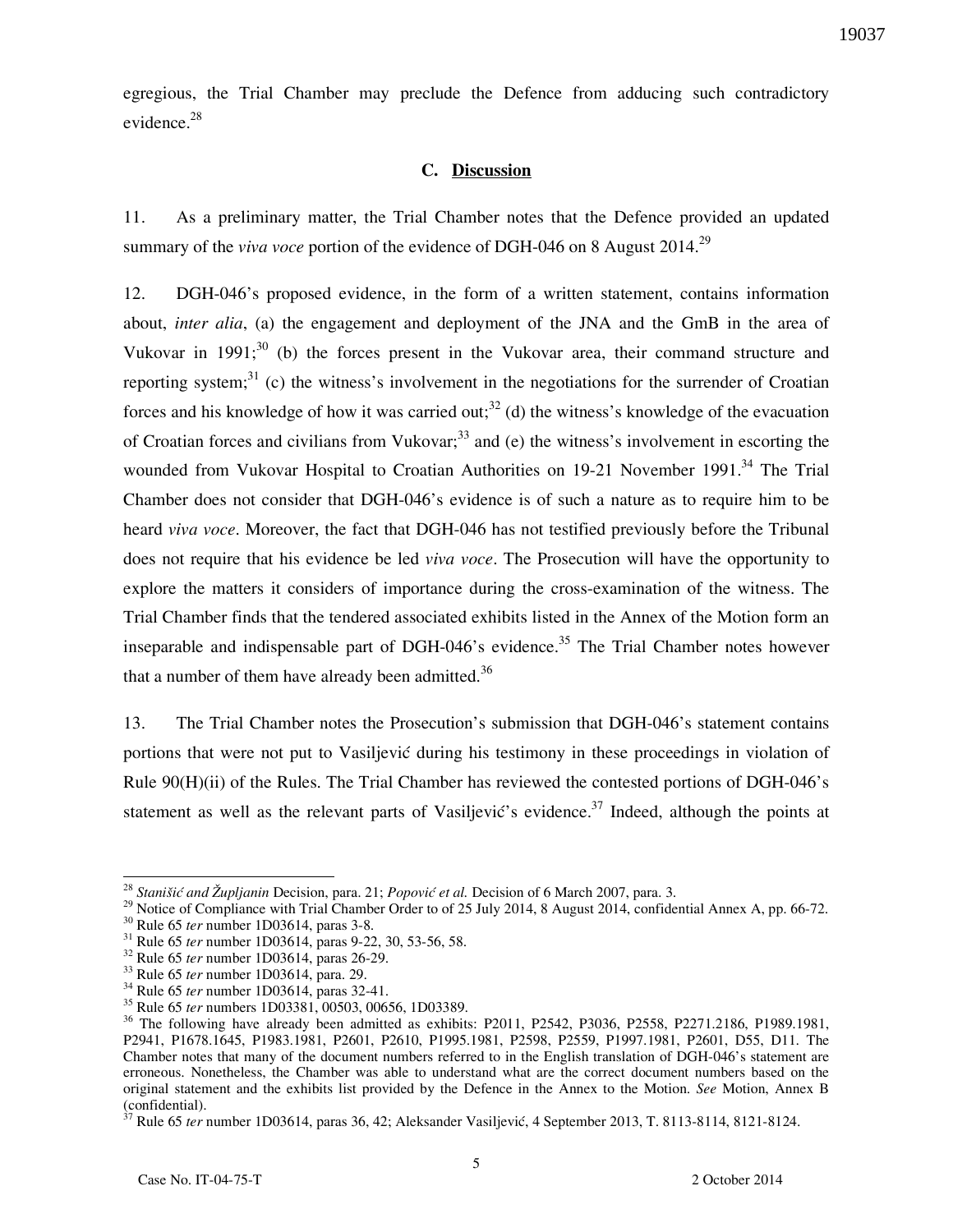issue were raised during Vasiljević's testimony,<sup>38</sup> the Defence did not explicitly put to the witness that it intends to present contradictory evidence on these points. However, the Trial Chamber notes that the Defence only obtained DGH-046's statement five months after the conclusion of Vasiljević's testimony.<sup>39</sup> In these circumstances, the Trial Chamber does not consider that there was an egregious violation of Rule 90(H)(ii) of the Rules, such that the contested portions of DGH-046's statement should be redacted. The Prosecution may make any argument as to the weight the Trial Chamber should ascribe to the contested portions of DGH-046's statement in its final trial brief and closing arguments.

14. In light of the above, the Trial Chamber considers that the proposed evidence is appropriate to be admitted in written form and finds that the tendered statement is relevant, has probative value, and is appropriate for admission pursuant to Rules 89(C) and 92 *ter* of the Rules.

<sup>&</sup>lt;sup>38</sup> Aleksander Vasiljević, 4 September 2013, T. 8113-8114, 8121-8124.

<sup>&</sup>lt;sup>39</sup> The Chamber notes that the DGH-046's statement indicates the following interview dates: 13 February 2014, 20 March 2014, 21 March 2014, 29 April 2014, 14 May 2014, 11 July 2014 (Rule 65 *ter* number 1D03614, p. 1). Vasiljević's testimony took place on 2-5 September 2014 (Aleksandar Vasiljević, 2-5 September 2013, T. 7879-8188).